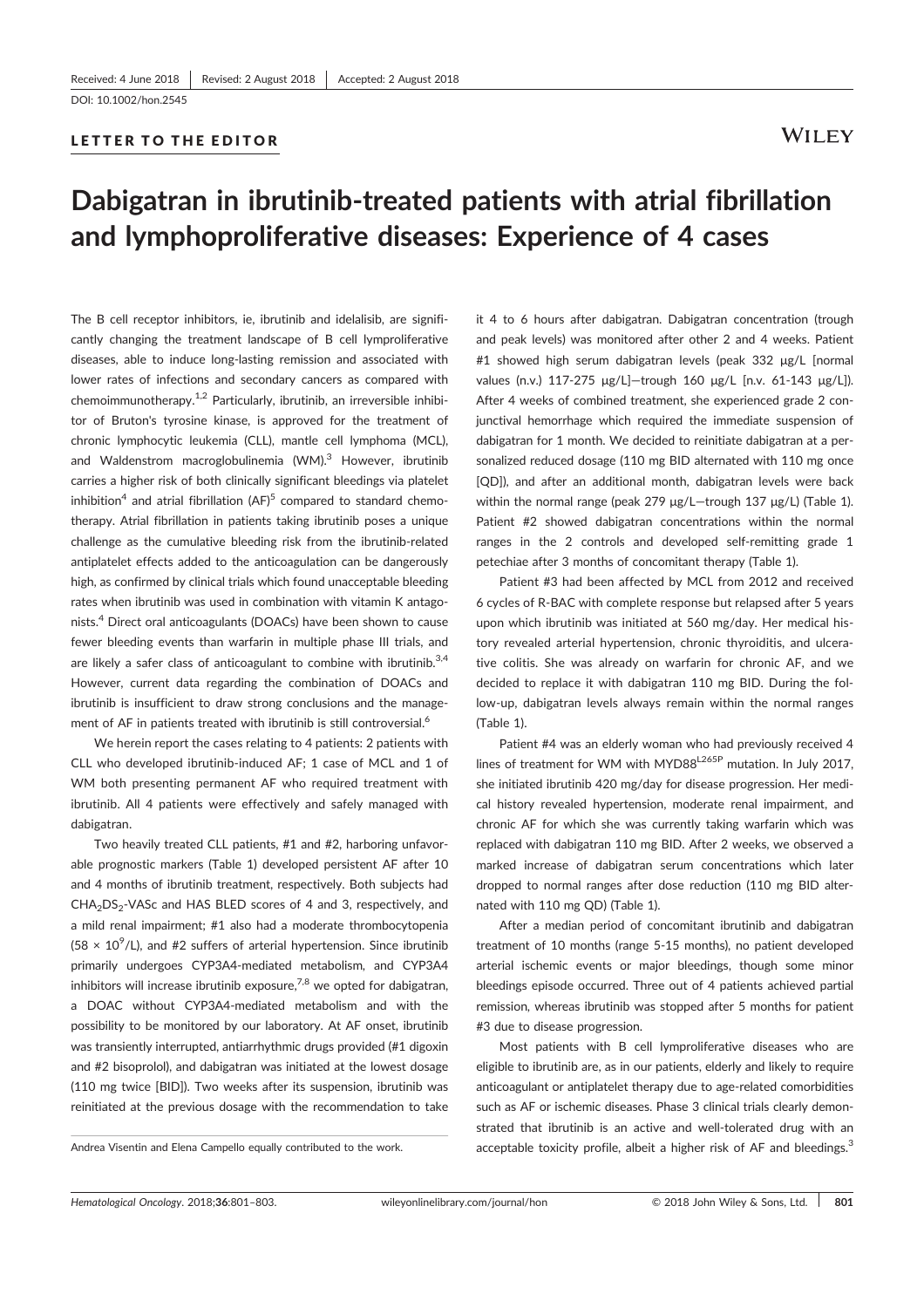## **802 WILEY WELL ASSESSED ASSESSED ASSESSED.**

| <b>TABLE 1</b> Clinical and biological features of the 4 patients |
|-------------------------------------------------------------------|
|-------------------------------------------------------------------|

| <b>Variables</b>                       | #1                            | #2                   | #3             | #4             |
|----------------------------------------|-------------------------------|----------------------|----------------|----------------|
| Age (years)                            | 68                            | 74                   | 81             | 74             |
| Gender                                 | F                             | F                    | F.             | F              |
| <b>Diagnosis</b>                       | <b>CLL</b>                    | <b>CLL</b>           | <b>MCL</b>     | <b>WM</b>      |
| <b>Stage</b>                           | 4 <sup>b</sup>                | $2^{\rm b}$          | $\overline{4}$ | $\overline{4}$ |
| Therapies before ibrutinib             | 3                             | $\overline{2}$       | 1              | 4              |
| CHA <sub>2</sub> DS <sub>2</sub> -VASc | 4 <sup>a</sup>                | $4^a$                | 5              | 5              |
| <b>HAS BLED</b>                        | 3 <sup>a</sup>                | 3 <sup>a</sup>       | $\overline{2}$ | $\overline{4}$ |
| Ibrutini $b^a$ (mg)                    | 420                           | 420                  | 560            | 420 mg         |
| Dabigatran (mg)                        | 110 BID/110 QD                | <b>110 BID</b>       | 110 BID        | 110 BID/QD     |
| Months of ibrutinib and dabigatran     | 12                            | 15                   | 5              | 10             |
| <b>IGHV</b> status                     | Unmutated                     | Unmutated            | <b>Na</b>      | Na             |
| <b>FISH</b>                            | Normal                        | del11q               | t(11;14)       | Na             |
| TP53 mutation                          | Mutated                       | Unmutated            | Unmutated      | Unmutated      |
| Platelets $(\mu L)$                    | 58 000 <sup>a</sup>           | 117 000 <sup>a</sup> | 192 000        | 176 000        |
| Cl. creatinine <sup>a</sup> (mL/min)   | 67 <sup>a</sup>               | 64 <sup>a</sup>      | 33             | 36             |
| Dabigatran concentration $(\mu g/L)^c$ |                               |                      |                |                |
| 2 weeks after ibrutinib start          | <b>Peak 332</b><br>Trough 160 | 118<br>86            | 126            | 644<br>353     |
| 1 month after ibrutinib start          | <b>Peak 326</b><br>Trough 145 | 113<br>249           | 132            | 524            |
| 2 weeks after posology reduction       | <b>Peak 279</b><br>Trough 137 |                      |                | 308<br>74      |

Abbreviations: F, female; CLL, chronic lymphocytic leukemia; MCL, mantle cell lymphoma; WM, Waldenstrom macroglobulinemia; BID, bis in die; QD, once a day; na, not available.

<sup>a</sup>Variables at development of atrial fibrillation.

<sup>b</sup>Rai staging system.

<sup>c</sup>Normal values: peak 117 to 275 μg/L; trough 61 to 143 μg/L.

In a pooled analysis of 4 trials, the incidence of AF was 6.5% after a median follow-up of 16.6 months, $9$  being highest in the first 6 months. Overall, 39% of these subjects had a bleeding event irrespectively to AF. Among the 49 patients with AF, 25 (51%) experienced bleeding complications: 9 of whom taking a single antithrombotic drug (1 aspirin, 5 DOACs, 3 heparin), 6 taking 2 antithrombotic medications, and 10 were not taking any antithrombotic medications. As already mentioned, current data regarding the combination of DOACs and ibrutinib are insufficient to draw strong recommendations. Given the high rate of AF in patients requiring ibrutinib, we decide to perform an internal protocol in order to avoid as much as possible the risk of major bleeding complications. Among DOACs, dabigatran appears to be the most suitable at the moment, considering that its metabolism is not CYP3A4‐mediated, the availability of a reversal agent (ie, idaracizumab), and the possibility to monitor its concentration (by dilute thrombin time or ecarin clotting time<sup>10</sup>). Although not recommended, monitoring plasma drug concentrations allowed us to reduce the posology in 2 out of our 4 patients, 2 of whom experienced minor bleedings (conjunctival hemorrhage and petechiae).

Based on this experience, dabigatran seems to be safe in ibrutinib‐ treated patients, and we would advise to monitor dabigatran levels at least twice in patients with a higher hemorrhagic profile (ie, impaired renal function, mild to moderate thrombocytopenia, and previous bleedings). The slight reduction of dabigatran dosage, tailored upon plasma levels, may be a solution for such fragile patients. Our experience supports the use of DOAC, in particular dabigatran, in patients with lymphoproliferative disease who require ibrutinib.

#### ACKNOWLEDGEMENTS

This work was supported by funds from AIRC projects to LT (project IG‐15397), Gilead Fellowship Program 2017, Ministero dell'Istruzione dell'Università e della Ricerca, AIRC Regional Project with Fondazione CARIPARO and CARIVERONA, and Regione Veneto on Chronic Lymphocytic Leukaemia. AV received a research fellow from the University of Padua supported by ONLUS Ricerca per Credere nella Vita.

### CONFLICT OF INTEREST

LT received research founding by Janssen and Gilead.

#### AUTHORSHIP CONTRIBUTIONS

AV and EC designed the study, evaluated patients, and wrote the article; SI, ES, LS, and SP provided intellectual inputs and evaluated the patients during the follow-up; FP, PS, GS, and LT evaluated the